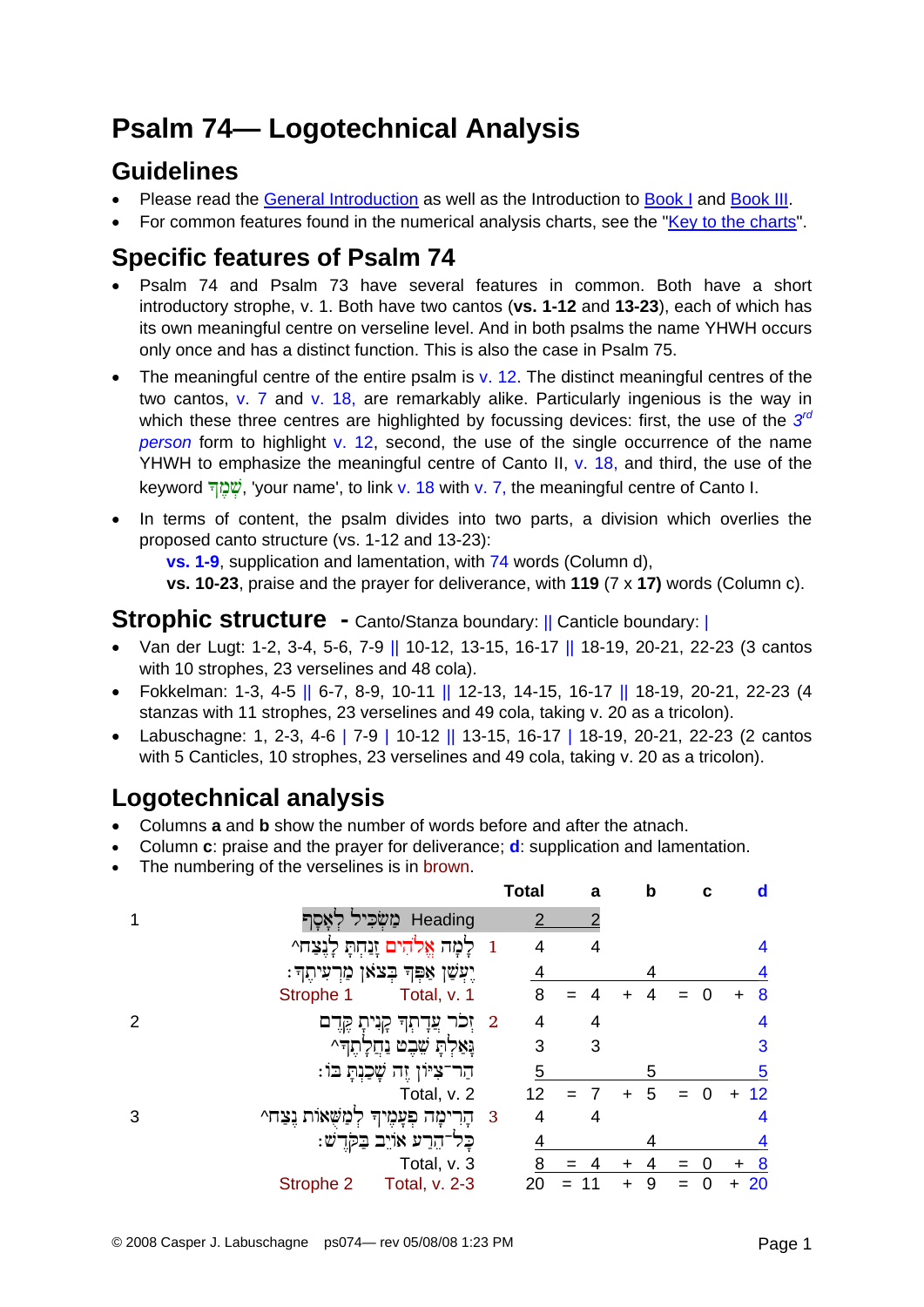| 4           | שְׂאֲנוּ צֹרְרֶיךָ בְקֶרֶב מוֹעֲדֶךָ ^                                | 4         | 4              | 4              |                             |                                | 4                                    |
|-------------|-----------------------------------------------------------------------|-----------|----------------|----------------|-----------------------------|--------------------------------|--------------------------------------|
|             | שָׂמוּ אוֹתֹתָם אֹתוֹת:                                               |           | <u>3</u>       |                | 3                           |                                | <u>3</u>                             |
|             | Total, v. 4                                                           |           | $\overline{7}$ | 4<br>$=$       | 3<br>$+$                    | $\overline{\mathbf{0}}$<br>$=$ | $\overline{7}$<br>+                  |
| 5           | יִוָּדַע כְּמֵבִיא לְמָעְלָה^                                         | 5         | 3              | 3              |                             |                                | 3                                    |
|             | בִּפְבָךְ־עֵץ קַרְדָמּוֹת:                                            |           | $\overline{3}$ |                | 3                           |                                | <u>3</u>                             |
|             | Total, v. 5                                                           |           | 6              | 3<br>$=$       | 3<br>$\ddot{}$              | $\mathbf 0$<br>$=$             | $6\phantom{1}6$<br>+                 |
| $6^{\star}$ | <mark>וִעַתָּה</mark> פִּתּוּחֵיהָ יָחַד^                             | 6         | 3              | 3              |                             |                                | 3                                    |
|             | בִּכַשִּׁיל וְכִילַפֹּת יַחֲלמוּן:                                    |           | $\overline{3}$ |                | 3                           |                                | 3                                    |
|             | Total, v. 6                                                           |           | 6              | $= 3$          | 3<br>$\ddot{}$              | 0<br>$\qquad \qquad =$         | $+6$                                 |
|             | <b>Total, v. 4-6</b><br>Strophe 3                                     |           | 19             | $= 10$         | $\pm$<br>9                  | $\overline{0}$<br>$\equiv$     | <u>+ 19</u>                          |
|             | <b>Canticle I.1</b><br><b>Total, v. 1-6</b>                           |           | 47             | $= 25$         | $+ 22$                      | $= 0$                          | $+ 47$                               |
| 7           | שִׁלְחוּ בְאֵשׁ מִקְדָשֶׁדּ^<br>Middle words                          | 7         | 3              | 3              |                             |                                | 3                                    |
|             | לָאָרֶץ חִלְלוּ מִשְׁכַּן־שְׁמֶךְ:<br>of Canto I:                     |           | <u>4</u>       |                | 4                           |                                | <u>4</u>                             |
|             | Total, v. 7<br>$97 = 47 + 3 + 47$                                     |           | $\overline{7}$ | 3<br>$=$       | 4<br>$\ddot{}$              | 0<br>$\quad =$                 | $+ 7$                                |
|             | Total, v. 4-7                                                         |           | 26             | $= 13$         | $+ 13$                      | $= 0$                          | $+26$                                |
|             | Total, v. 3-7                                                         |           | 34             | $= 17$         | 17<br>$+$                   | $=$<br>$\overline{0}$          | $+34$                                |
|             | Total, v. 1-7                                                         |           | 54             | $= 28$         | $+ 26$                      | $\overline{\mathbf{0}}$<br>$=$ | $+ 54$                               |
| 8           | אָמִרוּ בִלְבָם נִינָם יָחַד^                                         | 8         | 4              | 4              |                             |                                | $\overline{\mathbf{4}}$              |
|             | שַׂרִפוּ כָל־מוֹצֵדֵי־אֵל בְּאָרֶץ:                                   |           | $\overline{5}$ |                | 5                           |                                | $\overline{5}$                       |
|             | Total, v. 8                                                           |           | 9              | 4<br>$=$       | 5<br>$+$                    | $\mathbf 0$<br>$=$             | $\overline{9}$<br>$\ddot{}$          |
| 9           | אותתינו לא ראינו                                                      | - 9       | 3              | 3              |                             |                                | 3                                    |
|             | אֵין־עוֹד נַבִיא^                                                     |           | 3              | 3              |                             |                                | 3                                    |
|             | וְלֹאֹ־אִתָּנוּ יֹדֵעַ עַד־מָה:                                       |           | $\overline{5}$ |                | 5                           |                                | $\overline{5}$                       |
|             | Total, v. 9                                                           |           | 11             | 6<br>$=$       | $\overline{5}$<br>$\ddot{}$ | $\mathbf 0$<br>$=$             | $+ 11$                               |
|             | <b>Canticle I.2</b> Strophe 4<br><b>Total, v. 7-9</b>                 |           | 27             | $= 13$         | $+$ 14                      | $\overline{\mathbf{0}}$<br>$=$ | $+27$                                |
|             | Total, v. 2-9                                                         |           | 66             | $= 34$         | $+32$                       | $\overline{0}$<br>$=$          | $+66$                                |
|             | Total, v. 1-9                                                         |           | 74             | $= 38$         | $+36$                       | $=$<br>$\mathbf 0$             | $+ 74$                               |
| 10          | ַעַר־מָתַי אֱלֹהִים יְחָרֶף צָר^                                      | <b>10</b> | 5              | 5              |                             | 5                              |                                      |
|             | יִנְאֵץ אוֹיֵב שִׁמְךָ לְנֶצַח:                                       |           |                |                |                             | 4                              |                                      |
|             | Total, v. 10                                                          |           | 9              | $= 5$          | $\overline{4}$<br>$+$       | $\boldsymbol{9}$<br>$=$        | $\overline{\mathbf{0}}$<br>$\ddot{}$ |
| $11^*$      | לָמָּה תָשִׁיב יָדְךָ וִימִינֶךְ^                                     | 11        | 4              | $\overline{4}$ |                             | 4                              |                                      |
|             | מִקֶּרֶב <mark>הֵיקְךָ</mark> כַלֵּה:                                 |           | <u>3</u>       |                | 3                           | 3                              |                                      |
|             | Total, v. 11                                                          |           | $\overline{I}$ | $\overline{4}$ | 3<br>$+$                    | $\overline{7}$<br>$=$          | $+$ 0                                |
|             | וַאלֹהִים מַלְכִּי מִקֶּדֶםץ 24+1 <mark>+</mark> 24 Middle colon: 24+ | 12        | 3              | 3              |                             | 3                              |                                      |
|             | פֹּעֵל יְשׁוּעוֹת בְּקֶרֶב  הָאָרֶץ :96+de word: 96+[1] 96            |           |                |                |                             | 4                              |                                      |
|             | Middle verseline (3rd person!)<br>Total, v. 12                        |           | $\overline{7}$ | 3              | 4<br>$\pm$                  | $\overline{7}$<br>$=$          | $+ 0$                                |
|             | <b>Canticle I.3</b><br>Strophe 5 Total, v. 10-12                      |           | 23             | 11<br>$=$      | 12<br>$\ddagger$            | $= 23$                         | $+ 0$                                |
|             | Total, v. 9-12                                                        |           |                | $34 = 17$      | $+ 17$                      | $= 23$                         | $+11$                                |
|             | <b>Canto I</b><br><b>Total, v. 1-12</b>                               |           | 97             | $= 50$         | $+47$                       |                                | $= 23 + 74$                          |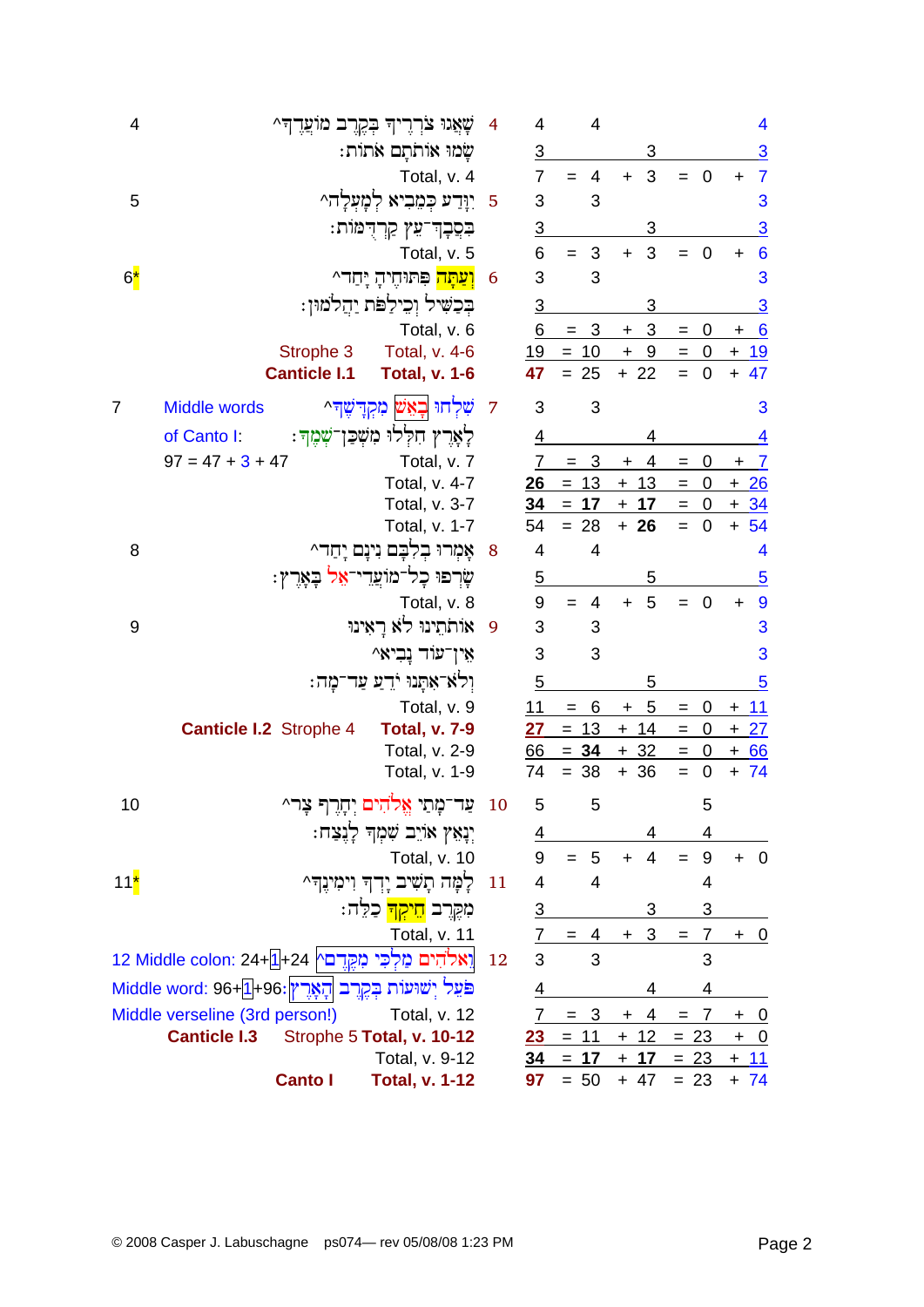| 13 | "אַתָּה  פוֹרַרִתָּ בִעֲזִךְ יָם^                                 | 13 | 4               | $\overline{4}$             |                                  | 4                |                                |
|----|-------------------------------------------------------------------|----|-----------------|----------------------------|----------------------------------|------------------|--------------------------------|
|    | שִׁבַּרְתָּ רְאֹשֵׁי תַגִּינִים עַל־הַמָּיִם:                     |    | $\overline{5}$  |                            | 5                                | 5                |                                |
|    | Total, v. 13                                                      |    | 9               | 4<br>$=$                   | 5<br>$\ddot{}$                   | $9\,$<br>$=$     | $+ 0$                          |
|    | Total, v. 8-13                                                    |    | 52              | $= 25$                     | $+27$                            | $= 32$           | $+20$                          |
| 14 | אַתָּה  רִצַּצְתָ רָאֹשֵׁי לִוְיָתָן <i>^</i>                     | 14 | $\overline{4}$  | $\overline{4}$             |                                  | 4                |                                |
|    | תִּתְנִנוּ מַאֲכָל לְעָם לְצִיִּים:                               |    | $\overline{4}$  |                            | 4                                | <u>4</u>         |                                |
|    | Total, v. 14                                                      |    | 8               | 4<br>=                     | 4<br>+                           | $\overline{8}$   | <u>+ 0</u>                     |
|    | Total, v. 13-14                                                   |    | 17              | $=$<br>8                   | $+ 9$                            | $= 17$           | $+ 0$                          |
| 15 | ّצּתָּה בְקַעְּתָ מַעְיָן וָנְחַל^                                | 15 | 4               | $\overline{4}$             |                                  | 4                |                                |
|    | *אַתָּה  הוֹבַשְׁתָ נַהֲרוֹת אִיתָן.                              |    | 4               |                            | 4                                | 4                |                                |
|    | Total, v. 15                                                      |    | <u>8</u>        | 4                          | 4                                | <u>8</u>         | $\overline{\phantom{0}}$<br>+  |
|    | Total, v. 13-15<br>Strophe 6                                      |    | 25              | $= 12$                     | 13<br>$+$                        | $= 25$           | $+ 0$                          |
|    | Total, v. 8-15                                                    |    | 68              | $= 33$                     | $+35$                            | $= 48$           | $+20$                          |
|    | Total, v. 3-15                                                    |    | 102             | $= 50$                     | $+ 52$                           | $= 48$           | $+ 54$                         |
| 16 | לְךָ יוֹם אַף־לִךְ לָיִלָה^                                       | 16 | 5               | 5                          |                                  | 5                |                                |
|    | ֿאַתָּה  הֲכִינוֹתָ מָאוֹר וָשָׁמֶשׁ:                             |    | <u>4</u>        |                            | 4                                | 4                |                                |
|    | Total, v. 16                                                      |    | 9               | <u>5</u><br>$=$            | 4<br>$+$                         | <u>9</u><br>$=$  | $+ 0$                          |
|    | Numerical, v. 13-14                                               |    | 17              | $\overline{8}$<br>$=$ $\,$ | $\overline{9}$<br>$\overline{+}$ | $= 17$           | $+ 0$                          |
|    | Chiasmus, v. 15-16                                                |    | 17              | $\equiv$<br>$\overline{9}$ | 8<br>$\pm$                       | $\equiv$<br>17   | $\frac{+}{+}$                  |
|    | Total, v. 13-16                                                   |    | 34              | $=$<br>17                  | $+ 17$                           | $= 34$           |                                |
| 17 | 6מתה הצבת כל־נבולות ארץ^                                          | 17 | 5               | 5                          |                                  | 5                |                                |
|    | קיץ וָחרֶך <i>   צ</i> ּתְּה יִצַּרְתַּם:                         |    | <u>4</u>        |                            | 4                                | 4                |                                |
|    | Total, v. 17                                                      |    | 9               | 5<br>$=$                   | 4<br>+                           | 9<br>$=$         | $\overline{0}$<br>+            |
|    | Strophe 7 Total, v. 16-17                                         |    | 18              | $= 10$                     | 8<br>$\ddot{}$                   | 18<br>$=$        | $\overline{0}$<br>$+$          |
|    | Total, v. 15-17                                                   |    | 26              | 12<br>$=$<br>$= 18$        | $+ 14$                           | $= 26$           | $\overline{0}$<br>$\pm$        |
|    | Total, v. 14-17<br><b>Canticle II.1</b><br><b>Total, v. 13-17</b> |    | 34<br><u>43</u> | 22<br>$=$                  | 16<br>$+$<br><u>21</u><br>$+$    | $= 34$<br>$= 43$ | $\overline{0}$<br>$+$<br>$+ 0$ |
|    | Total, v. 10-17                                                   |    | 66              | $= 34$                     | $+32$                            | $= 66$           | $+ 0$                          |
|    | Total, v. 1-17                                                    |    | 140             | $= 72$                     | $+ 68$                           | $= 66$           | $+ 74$                         |
|    | זְכָר־זאת אויֵב חֵרֵף יְהוָהי Middle verseline 18                 | 18 | 5               | 5                          |                                  | 5                |                                |
|    | וְעַם נָבָל וְאֲצוּ שְׁמֶךְ:   5 + 1 + 5 = 11 :623: 11            |    | $\overline{4}$  |                            | 4                                | 4                |                                |
|    | occurs only here יָהוַה<br>Total, v. 18                           |    | 9               | $\mathbf 5$<br>$=$         | 4<br>$\ddot{}$                   | $\boldsymbol{9}$ | $+ 0$                          |
| 19 | אַל־תִּתֵן לְחַיַּת נִפְשׁ תּוֹרֵךְּ^                             | 19 | 5               | 5                          |                                  | 5                |                                |
|    | חַיַּת עֲנִיִּיךְ אַל־תִּשְׁכַּח לָנֵצַח:                         |    | $\overline{5}$  |                            | 5                                | 5                |                                |
|    | Total, v. 19                                                      |    | 10              | $= 5$                      | $+5$                             | $= 10$           |                                |
|    | Strophe 8 Total, v. 18-19                                         |    | 19              | $= 10$                     | $\ddot{}$<br>9                   | 19<br>$=$        | $\frac{+}{+}$ 0                |
| 20 | הִבֵּט לַבִּרִיתֵי                                                | 20 | $\overline{2}$  | $\overline{2}$             |                                  | $\overline{2}$   |                                |
|    | כִּי מָלְאוּ מַחֲשָׁכֵי־אֶרֶץ                                     |    | 4               |                            | 4                                | 4                |                                |
|    | נִאוֹת חַמָּס:                                                    |    | $\overline{2}$  |                            | 2                                | $\overline{2}$   |                                |
|    | Total, v. 20                                                      |    | 8               | $= 2$                      | $-6$<br>$\ddot{}$                | 8<br>$=$         |                                |
|    | Total, v. 9-20                                                    |    | 104             | $= 52$                     | $+ 52$                           | 93<br>$=$        | 11<br>$\ddot{}$                |
| 21 | אַל־יַשׁׁב דַּדְ נִכְלַם^                                         | 21 | 4               | 4                          |                                  | 4                |                                |
|    | עָנִי וְאֶבְיוֹן יְהַלְלוּ שְׁמֶךְ:                               |    | <u>4</u>        |                            | 4                                | <u>4</u>         |                                |
|    | Total, v. 21                                                      |    | 8               | $= 4$                      | $+ 4$                            | $= 8$            | $+ 0$                          |
|    | Strophe 9 Total, v. 20-21                                         |    | 16              | $= 6$                      | $+$<br>10                        | $= 16$           | $+ 0$                          |
|    | Total, v. 12-21                                                   |    | 85              | $= 41$                     | $+ 44$                           | $= 85$           | $+ 0$                          |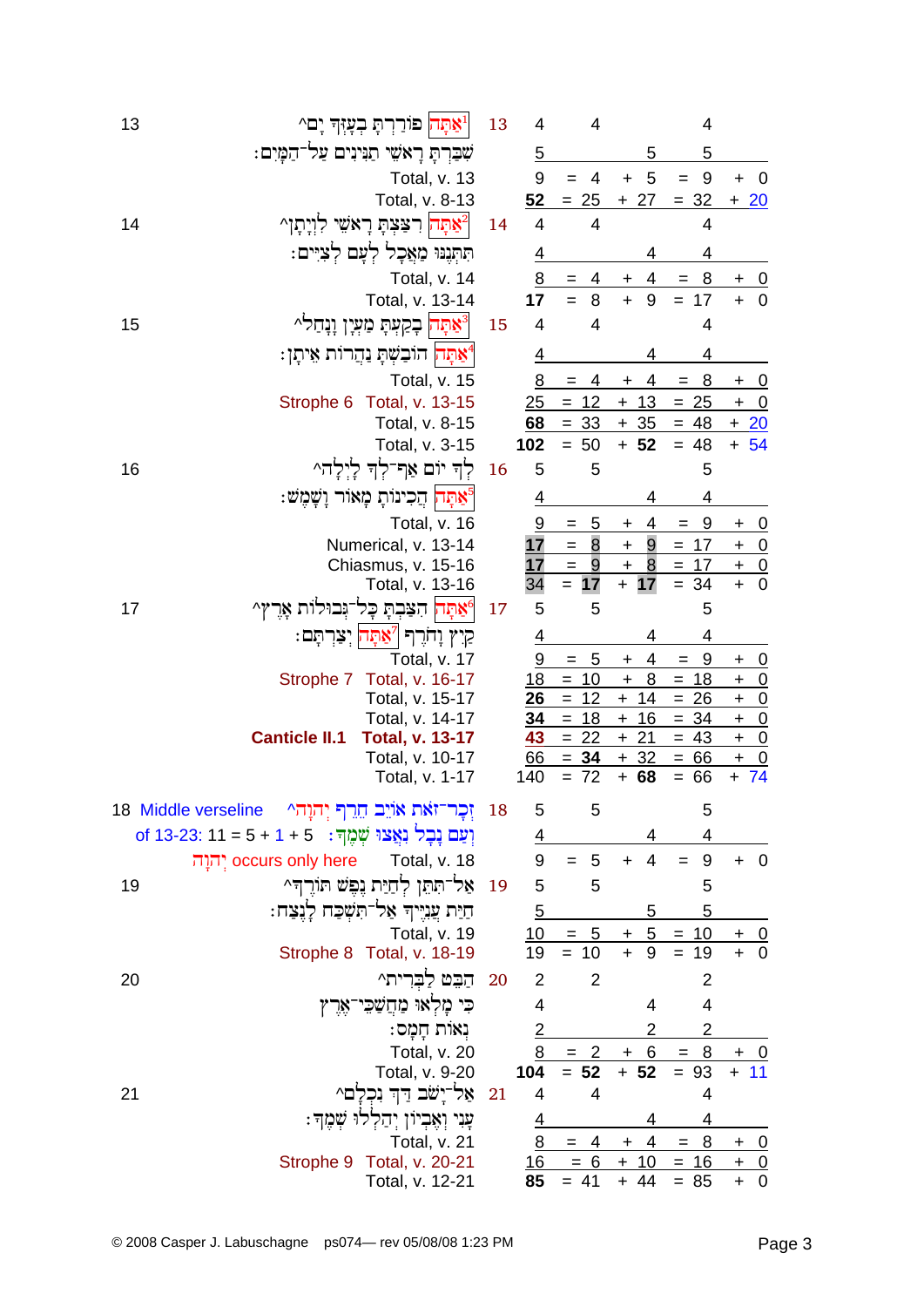| 22 |                                         | קוּמַה אֵלהִים רִיבָה רִיבֵדִּ^    | 22 | 4          | 4          |           | 4         |                                      |
|----|-----------------------------------------|------------------------------------|----|------------|------------|-----------|-----------|--------------------------------------|
|    | ּהֵרִפַּתִךְ מִנִּי־נָבָל כַּל־הַיּוֹם: |                                    |    | 6          |            | 6         | 6         |                                      |
|    |                                         | Total, v. 22                       |    | 10         |            | 6         | 10<br>$=$ | - 0<br>$+$                           |
| 23 |                                         | 23 אַל־תִּשָּׁבַּח קוֹל צֹרְרֶיךָ^ |    | 4          | 4          |           | 4         |                                      |
|    |                                         | שְׁאוֹן קְמֶיךְ עֹלֶה תַמִיד:      |    | 4          |            | 4         | 4         |                                      |
|    |                                         | Total, v. 23                       |    | <u>8</u>   |            | 4         | 8<br>$=$  | $\overline{\mathbf{0}}$<br>$\ddot{}$ |
|    | Strophe 10                              | Total, v. 22-23                    |    | 18         | 8          | 10<br>$+$ | $= 18$    | $\overline{0}$<br>$\ddot{}$          |
|    |                                         | Total, v. 21-23                    |    | 26         | 12<br>$=$  | 14<br>$+$ | $= 26$    | $+ 0$                                |
|    |                                         | Total, v. 20-23                    |    | 34         | -14<br>$=$ | 20<br>$+$ | $= 34$    | $\overline{\mathbf{0}}$<br>$\ddot{}$ |
|    | <b>Canticle II.2</b>                    | <b>Total, v. 18-23</b>             |    | 53         | $= 24$     | $+29$     | $= 53$    | $+ 0$                                |
|    | <b>Canto II</b>                         | <b>Total, v. 13-23</b>             |    | 96         | 46<br>$=$  | $+ 50$    | $= 96$    | $+ 0$                                |
|    |                                         | Total, v. 10-23                    |    | 119        | $= 58$     | 61<br>$+$ | $= 119$   | $+ 0$                                |
|    |                                         | Total, v. 9-23                     |    | <u>130</u> | $= 64$     | 66<br>$+$ | $= 119$   | $+ 11$                               |
|    |                                         | Total, v. 1-23                     |    | 193        | 96<br>$=$  | $+97$     | $= 119$   | $+ 74$                               |
|    |                                         | With the heading, v. 1-23          |    | 195        | $= 98$     | $+97$     |           |                                      |

\* In v. 6a, I follow the Qere reading וָעֲתָּה, 'and then', as well as in v. 11b, יְחֵיקְךְ, 'your bosom'.

### **Observations**

1. In terms of the 193 words of the poem, the middle word is הָאָרֵץ, 'the earth', in v. 12b  $(193 = 96 + 1 + 96)$ . The arithmetic centre falls precisely within the central verseline, v. 12 (23 = 11 + 1 + 11), which constitutes the meaningful centre:

וֵאלֹהִים מַלִכִּי מִקְרֵם ^ פֹּעֵל יִשׁוּעוֹת בִּקְרֵב הָאָרֶץ

Yes, God is my king from of old // working salvation in the midst of the earth.

The meaningful centre is strongly emphasized by the fact that it refers to God in  $3<sup>rd</sup>$ person form - the only instance in the poem - which is throughout composed as a prayer addressed to God in 2<sup>nd</sup> person. For such devices to highlight the meaningful centre, see the **General Introduction** under "Special devices to highlight the meaningful centre".

2. In terms of content, v. 12 apparently rounds off vs. 1-11 with a concluding statement expressing trust in God and hope for salvation, to constitute Canto I (vs. 1-12). At the same time, it functions as a bridge to the rest of the poem, **Canto II** (vs. 13-23), which divides into two parts: **Canticle II.1** (vs. 13-17), the glorification of YHWH as Creator and Saviour, and the prayer for deliverance, Canticle II.2 (vs. 18-23). My supposition that each of the two sections constitutes a coherent literary unit, is strongly corroborated by the fact that each has a meaningful centre of its own:

That of **Canto I** is constituted by the 3 words of v. 7a (97 =  $47 + 3 + 47$ ):

#### שלחו באש מקדשה

#### They set your sanctuary on fire!

which is a most eloquent expression of the quintessence of the lamentation within this section. Note the central position of שמש

Since the 3-word centre is an integral component of  $v$ . 7, the entire verseline may be regarded as the larger meaningful centre of this section:

## שִׁלְחוּ בְאֵשׁ מִקְדָשֶׁךָ | לְאָרֶץ הִלְלוּ מִשְׁכֵּן־שְׁמֶךְ:

They set your sanctuary on fire // they utterly desecrated the abode of your name!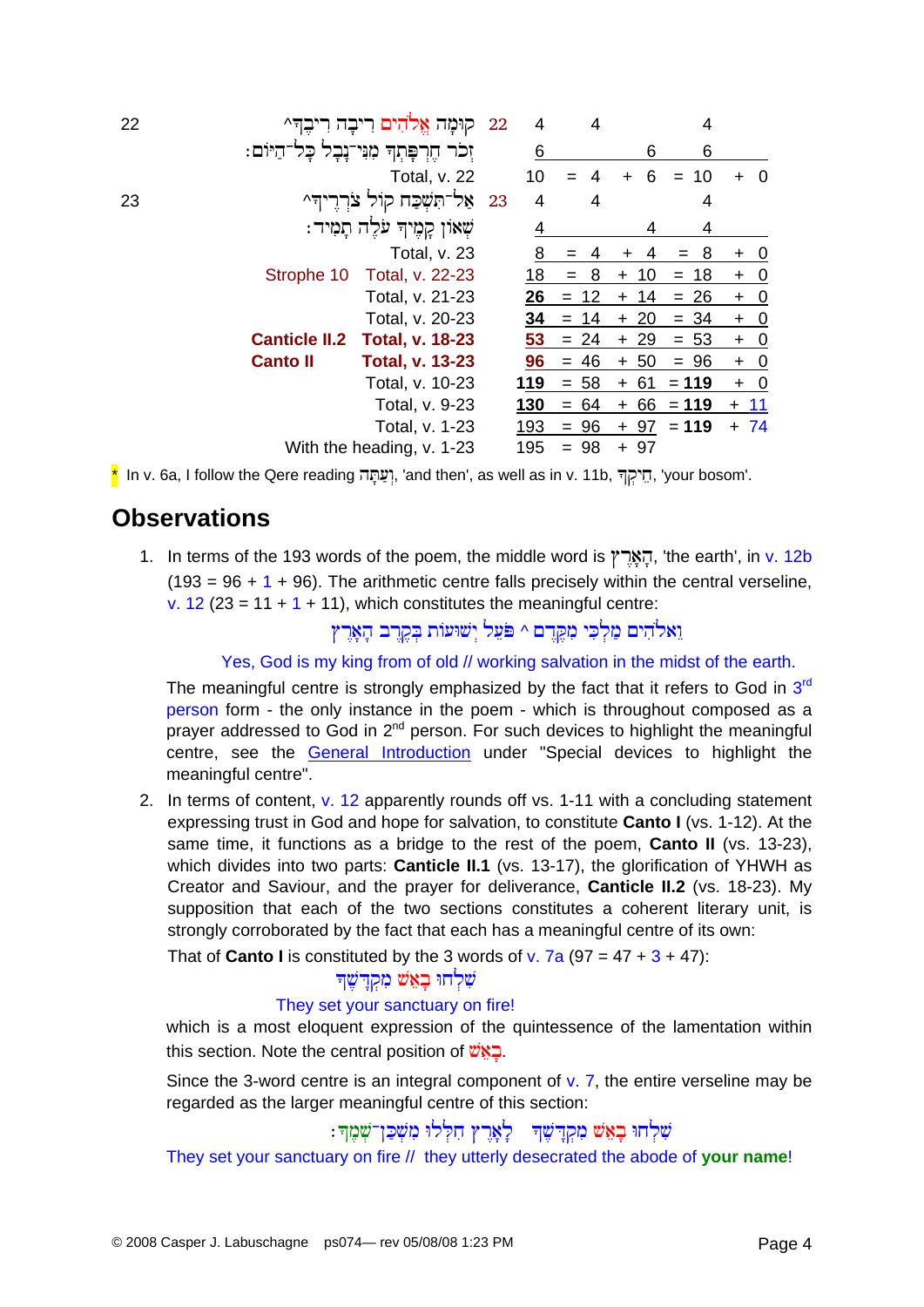My supposition that this is the consciously designed meaningful centre of Canto I gains credibility in light of the similar meaningful centre of **Canto II**, its central verseline, v. 18 (11 =  $5 + 1 + 5$ ):

### זְכַר־זֹאת אוֹיֶב חֱרֵף יִהוַה ^ וְעַם נַבָל נְאֲצוּ שְׁמֶךּ

Remember this, YHWH, the enemy scoffed // a foolish people reviled **your name**!

In the supplicant's appeal to God to take action, this is very meaningful, because it expresses his motivation. What is really at stake is the desecration of God's name. This is skilfully highlighted by the fact that the name  $\overline{\mathsf{min}}$  - which appears only here is positioned precisely at the centre of these 9 words! See Observation 5 below.

The explicit reference to God's desecrated name  $\overline{B}$  $\overline{B}$  - in the heart of Canto II -

clearly alludes to the mention of his reviled name (שְׁמָּךְ) in the heart of Canto I, v. 7. The function of this keyword is obviously to emphasize the connection between the meaningful centres of the two cantos. It also reverberates in Ps. 75:2b and 76:2b, which strongly suggests common authorship for at least Pss, 74-76.

3. The unity of Canticle II.1, vs. 13-17, is underscored by the fact that it is made up of **43** words divided into **17** in 13-14 (God's victory over the forces of chaos and evil) and **26** in 15-17 (God's care for the earth). It is additionally reinforced by the use of a perfect numerical chiasmus that ties vs. 13-14 and 15-16 together – see the chart. And finally, the **7** occurrences of the personal pronoun אֲתָּה, 'you', in Canticle II.1 not only emphasize the fullness of YHWH's intervention in history, but also buttress the literary unity of the passage.

The use of the 2nd person personal pronoun in a series of **7** (menorah pattern) is very reminiscent of the similar use of the  $2<sup>nd</sup>$  person pronominal suffix in Psalm 8. See Observation 4 in my Analysis of **Psalm 8**, and compare the 3-word meaningful centre of [Psalm 76](http://www.labuschagne.nl/ps076.pdf), אַתָּה נוֹרַא אַתָּה (You, awesome You!

4. The divine name numbers are woven into the fabric of the text as follows:

| vs. 4-7   | <b>26</b> words in total                                                      |
|-----------|-------------------------------------------------------------------------------|
| vs. 3-7   | 34 words in total, with 17 before, and 17 after atnach                        |
| vs. 9-12  | 34 words in total, with 17 before, and 17 after atnach                        |
| vs. 2-9   | 34 $(2 \times 17)$ words before at nach                                       |
| vs. 8-13  | 52 ( $2 \times 26$ ) words in total                                           |
| vs. 8-15  | 68 $(4 \times 17)$ words in total                                             |
| vs. 3-15  | 102 (6 x 17) words in total, with 52 (2 x 26) after at nach                   |
| vs. 13-14 | 17 words in total                                                             |
| vs. 13-16 | 34 words in total, with 17 before, and 17 after atnach                        |
| vs. 15-16 | <b>17</b> words in total                                                      |
| vs. 14-17 | 34 ( $2 \times 17$ ) words in total                                           |
| vs. 10-17 | 34 $(2 \times 17)$ words before at nach                                       |
| vs. 1-17  | 68 $(4 \times 17)$ words after atnach                                         |
| vs. 9-20  | <b>104</b> $(4 \times 26)$ words in total, with 52 before and 52 after atnach |
| vs. 12-21 | 85 $(5 \times 17)$ words in total                                             |
| vs. 21-23 | <b>26</b> words in total                                                      |
| vs. 20-23 | 34 $(2 \times 17)$ words in total                                             |
| vs. 10-23 | 119 $(7 \times 17)$ words in total                                            |
| vs. 9-23  | 130 $(5 \times 26)$ words in total.                                           |